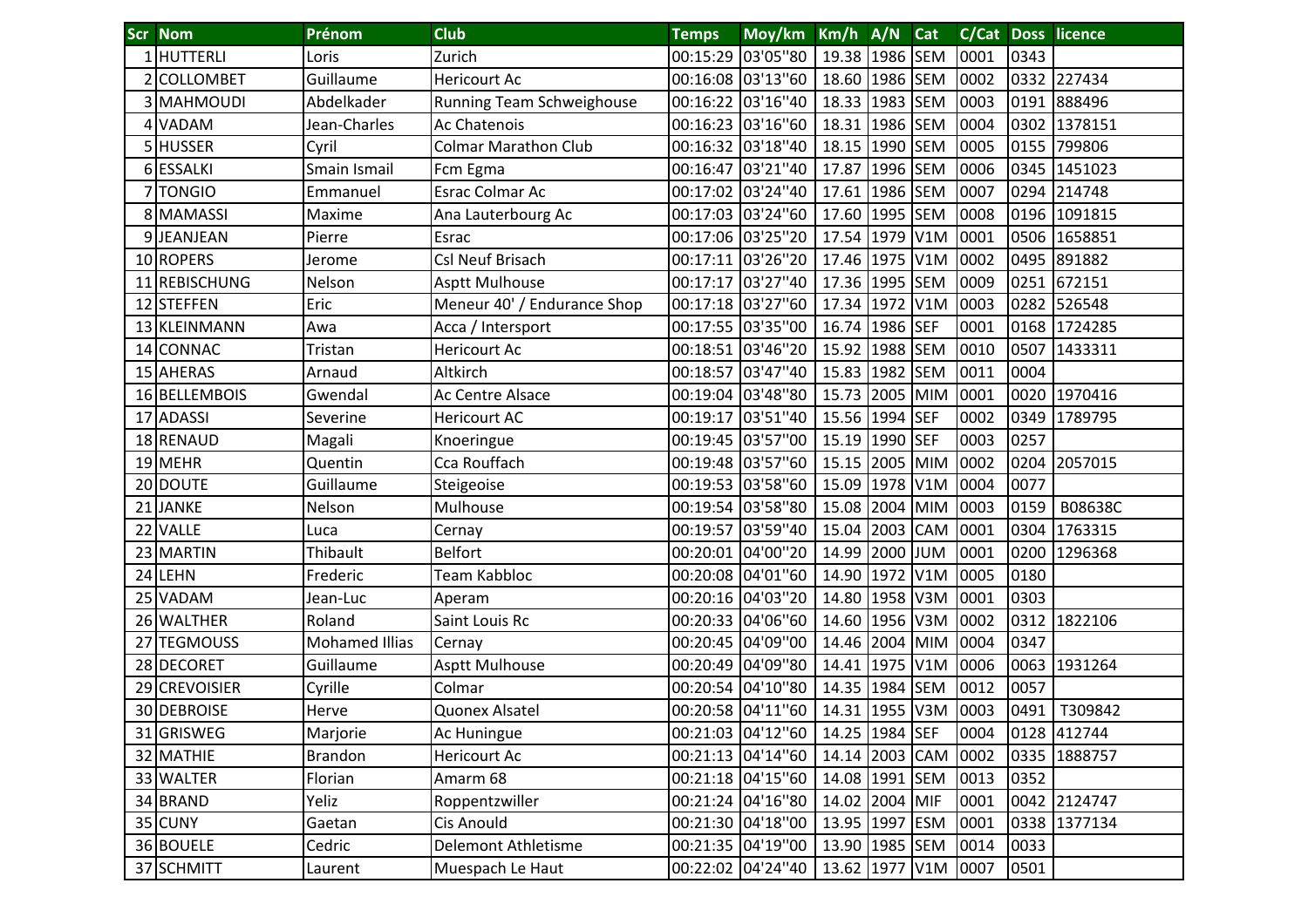|    | <b>Scr Nom</b>      | Prénom      | <b>Club</b>                | <b>Temps</b>      | Moy/km Km/h A/N Cat |                |          |      |      | <b>C/Cat Doss licence</b> |
|----|---------------------|-------------|----------------------------|-------------------|---------------------|----------------|----------|------|------|---------------------------|
|    | 38 BRANCO           | Monique     | Asl La Robertsau           |                   | 00:22:28 04'29"60   | 13.35 1977 V1F |          | 0001 |      | 0036 2150063              |
|    | 39 HIEGEL           | Daniel      | S/L Cgfm                   |                   | 00:22:30 04'30"00   | 13.33 1964 V2M |          | 0001 | 0147 | 980862                    |
|    | 40 MATHIAS          | Quentin     | Eha Altkirch Athle Sundgau |                   | 00:22:31 04'30"20   | 13.32 2001 JUM |          | 0002 | 0493 | 1803858                   |
|    | 41 HUGOT-LAURELUT   | Laura       | Altkirch Athle Sundgau     |                   | 00:22:31 04'30"20   | 13.32 2001 JUF |          | 0001 | 0153 | 1554990                   |
|    | 42 CHISTEN          | Alexandre   | Hagenthal Le Bas           |                   | 00:22:58 04'35"60   | 13.06 1978 V1M |          | 0008 | 0053 |                           |
|    | 43 JOHANN           | Thierry     | Eha Pulversheim            |                   | 00:23:36 04'43"20   | 12.71 1962 V2M |          | 0002 |      | 0162 505945               |
| 44 | <b>BECKER</b>       | Lucie       | Ana Lauterbourg Ac         |                   | 00:23:59 04'47"80   | 12.51 1994 SEF |          | 0005 | 0017 | 2103367                   |
|    | 45 DAGUET           | Killian     | Iron Club Dannemarie       |                   | 00:24:40 04'56"00   | 12.16 2005 MIM |          | 0005 | 0061 | A66162C016020             |
|    | 46 BRAND            | Julie       | Mulhouse                   |                   | 00:24:47 04'57"40   | 12.10 1982 SEF |          | 0006 | 0039 |                           |
|    | 47 BRAND            | Gerard      | Saint Louis                |                   | 00:24:48 04'57"60   | 12.10 1956 V3M |          | 0004 | 0489 |                           |
|    | 48 MEDINA           | Jean Marc   | Rosenau                    |                   | 00:24:48 04'57"60   | 12.10 1964 V2M |          | 0003 | 0503 |                           |
|    | 49 ELY              | Noel        | Ingersheim                 |                   | 00:25:16 05'03"20   | 11.87 1961 V2M |          | 0004 | 0093 |                           |
|    | 50 PIGUET           | Pascal      | Sp Mulhouse                |                   | 00:25:25 05'05"00   | 11.80 1971 V1M |          | 0009 | 0240 |                           |
| 51 | <b>LECAT</b>        | Alexandre   | <b>Hericourt Ac</b>        |                   | 00:25:36 05'07"20   | 11.72 1977 V1M |          | 0010 | 0334 | 484651                    |
| 52 | <b>THORFEA</b>      | Samara      | Tennis Club Rosenau        |                   | 00:25:44 05'08"80   | 11.66 1986 SEF |          | 0007 | 0291 |                           |
|    | 53 MEHR             | Florent     | Pfaffenheim                |                   | 00:25:46 05'09"20   | 11.64 1973 V1M |          | 0011 | 0203 |                           |
| 54 | <b>HARTZ</b>        | Philippe    | Schlierbach                |                   | 00:25:58 05'11"60   | 11.55 1970 V1M |          | 0012 | 0143 |                           |
|    | 55 ECKES            | Andre       | Froeningue                 |                   | 00:26:06 05'13"20   | 11.49 1962 V2M |          | 0005 | 0081 |                           |
| 56 | LACASSAIGNE         | Benedicte   | Tennis Club Rosenau        |                   | 00:26:26 05'17"20   | 11.35 1976 V1F |          | 0002 | 0176 |                           |
| 57 | <b>VONE</b>         | Jean Claude | Kappelen                   |                   | 00:26:45 05'21"00   | 11.21 1953 V3M |          | 0005 | 0351 |                           |
| 58 | <b>PIGUET</b>       | Lucile      | Sp Mulhouse                |                   | 00:26:45 05'21"00   | 11.21 2001 JUF |          | 0002 | 0239 |                           |
|    | 59 LITOT            | Rafael      | <b>Kembs</b>               |                   | 00:27:04 05'24"80   | 11.08 2005 MIM |          | 0006 | 0182 |                           |
|    | 60 ECKES            | Laura       | Zimmersheim                |                   | 00:27:17 05'27"40   | 11.00 1986 SEF |          | 0008 | 0082 |                           |
| 61 | <b>BOZZINI</b>      | Elise       | Niffer                     |                   | 00:28:16 05'39"20   | 10.61 1990 SEF |          | 0009 | 0035 |                           |
| 62 | <b>HAEGI VETTER</b> | Christine   | <b>Village Neuf</b>        |                   | 00:28:41 05'44"20   | 10.46 1970 V1F |          | 0003 | 0136 |                           |
| 63 | <b>HOFF</b>         | Alexandre   | Huningue                   |                   | 00:28:46 05'45"20   | 10.43 1970 V1M |          | 0013 | 0148 |                           |
| 64 | <b>METZGER</b>      | Pascaline   | S/L Ace                    |                   | 00:28:47 05'45"40   | 10.42 1969 V2F |          | 0001 |      | 0206 2072411              |
| 65 | <b>FRITSCHY</b>     | Estelle     | Vaincre Parkinson          |                   | 00:28:53 05'46"60   | 10.39 1969 V2F |          | 0002 | 0107 |                           |
|    | 66 RIBEIRO DA SILVA | Olivia      | <b>Village Neuf</b>        |                   | 00:28:58 05'47"60   | 10.36 1984 SEF |          | 0010 | 0258 |                           |
|    | 67 MALAEL           | Fanny       | Kingersheim                |                   | 00:30:39 06'07"80   | 9.79           | 1991 SEF | 0011 | 0194 |                           |
|    | 68 RICHARD          | Valerie     | Amarm Samu 68 Team 15      |                   | 00:31:18 06'15"60   | 9.58           | 1980 SEF | 0012 | 0259 |                           |
|    | 69 KIRCHHOFFER      | Gaetan      | Amarm Samu 68 Team 15      |                   | 00:31:19 06'15"80   | 9.58 1983 SEM  |          | 0015 | 0167 |                           |
|    | 70 BOUALOUACHE      | J.Claude    | Mba                        | 00:31:21 06'16"20 |                     | 9.57           | 1954 V3M | 0006 |      | 0031 1255858              |
|    | 71 SCHEBACHER       | Cecile      | Bruebach                   |                   | 00:32:07 06'25"40   | 9.34           | 1995 SEF | 0013 | 0269 |                           |
|    | 72 KIEFFER          | Mauricette  | Amarm Samu 68 Team 15      |                   | 00:32:14 06'26"80   | 9.31           | 1961 V2F | 0003 | 0166 |                           |
|    | 73 BILL             | Florian     | Kembs                      |                   | 00:32:17 06'27"40   | 9.29           | 2005 MIM | 0007 | 0022 |                           |
|    | 74 FERREIRA         | Susana      | Kembs                      |                   | 00:32:19 06'27"80   | 9.28 1978 V1F  |          | 0004 | 0100 |                           |